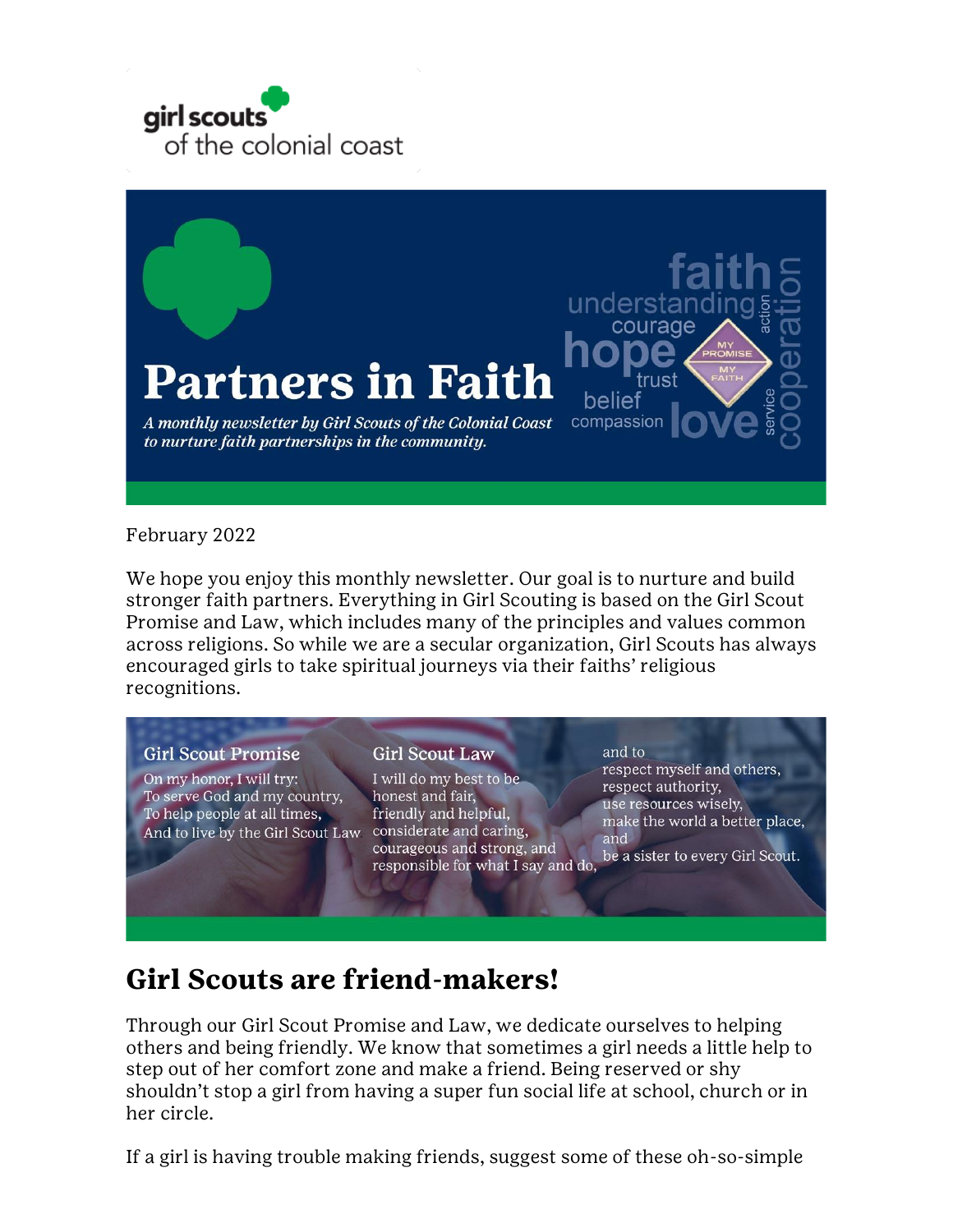ice breakers that will help her meet new kids and hopefully form lifelong friendships!

- 1. **"The cat on your shirt is so cute! I love cats, too—do you have one?"** Teach her to look for cues that she and the other person have something in common, like a character that might be on her clothing or lunch bag.
- 2. **"Have you read anything cool lately?**" Asking about something particular, like a book she may have read or a movie she may have seen, gives them a clear subject to talk about and can lead to plenty of other topics. Just make sure she has a book in mind to talk about in case the other girl wants to know what she's been reading, too!
- 3. **"I thought the story you wrote was awesome!** What made you write about outer space?" Everyone loves a sincere compliment, and following it up with a question about what she's accomplished will show a genuine curiosity and hopefully lead to a great discussion!
- 4. **"I'm signing up for Girl Scouts this year—are you?**" Bringing up a potential shared experience will get the girls talking, even if they're not both doing the same activities.
- 5. **"Do you want to share my orange?"** Being generous with toys or snacks is a universal offering of friendship, and will likely spark a conversation between the two girls.
- 6. **"How did you feel about today's game?"** If the girls are on the same soccer team, or even in the same classroom in school, they'll have plenty of shared experiences they can discuss. All it takes is your daughter to bring one of them up!
- 7. **"Want to study for the vocab quiz together?"** Suggesting tackling an activity that both girls have to do anyway will make the task easier on both of them, and give them a chance to get to know each other better.

Having to make new friends might be intimidating to any child, so go over these ideas and see if they can come up with more on their own. Of course, not every person they meet will want to be friends, and that's OK, but the more they put themselves out there and connect with other kids, the more opportunities they have to grow their social circle.

# **Troop takes action on friend-making!**

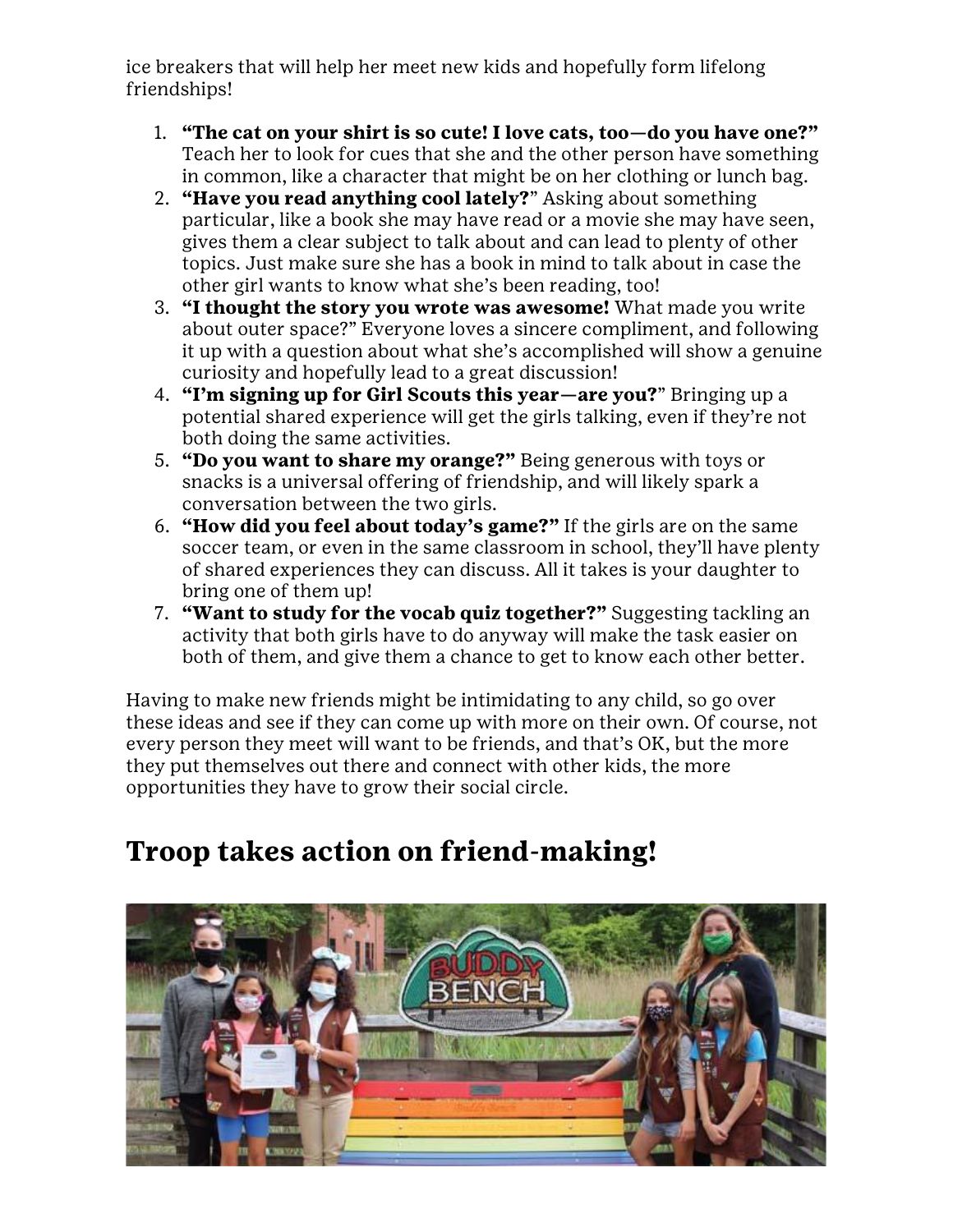Thanks to Girl Scout Troop 916, A Place for Girls received a Buddy Bench. The idea came to the girls when they worked on World Thinking Day patch requirements and had a discussion on diversity, equality and inclusion. The girls used some of their cookie proceeds to purchase two Buddy Benches, one for GSCCC and the other for Fun Forest located in Chesapeake City Park. The purpose of a buddy bench is simple—if a child feels lonely, they can go to the bench as a signal to others that they want a playmate!

*From left to right: Jeannette Rincon, Leader of Troop 916, Girl Scout Brownies Sophia Nuera, Zoe Tanner, Kaydence Rincon, Layla Lindenmuth, and Tracy Keller, GSCCC CEO. The bench was presented in honor of A Place for Girls' 25th anniversary.*

# **Visit a GSCCC Property for Your Next Outdoor Adventure!**

GSCCC has many properties, camps, and facilities that be can rented for day and overnight use by faith groups, businesses, and individuals. Properties are handicap accessible. For more information visit the **[camps](http://click.email.girlscouts.org/?qs=72ff48a32c03887533161dbb01cd59894e703f739f60eb3e68c536bb7e43fa4fd4df477bb30d9f675df71b223e7a81fd)  [and facilities page](http://click.email.girlscouts.org/?qs=72ff48a32c03887533161dbb01cd59894e703f739f60eb3e68c536bb7e43fa4fd4df477bb30d9f675df71b223e7a81fd)** at gsccc.org. For questions email **[customercare@gsccc.org](mailto:customercare@gsccc.org?subject=GSCCC%20Properties)**.

### **2022 Faith Week**

Girl Scouts celebrate Faith Week in March; this year the dates are March 6-12. We provide **[program inserts](http://click.email.girlscouts.org/?qs=72ff48a32c038875494c28b702e38af59f70c0f03b653f906bd4d2c888c1275ac2c9117307ca2bd75178c022b68eb9c1)** and **[bulletins](http://click.email.girlscouts.org/?qs=72ff48a32c0388751d58b6439d5344ddd79f285b529e06efff9c929cad83e7a97bc547df514b34f067094e3b76b2191b)** you can print and use at your place of worship to help celebrate Faith Week. This year, we have also included a **[Digital Bulletin Slide](http://click.email.girlscouts.org/?qs=72ff48a32c0388758cd87dabda8f50af4676821efbdd725e154377d1b0288f96c9e8930830f3c05939152db5432ada8c)** to use on screens. If you have questions or would be interested in a speaker or an exhibit for an event during that time, please **[contact us](mailto:marcomm@gsccc.org?subject=Faith%20Week)**. Find these and more resources at **[gsccc.org](http://click.email.girlscouts.org/?qs=72ff48a32c038875ea4646224b1da32350c8c84752a5821bcd13169262226e66fb239d79543340fcf5f03fd74fa813b9)**.